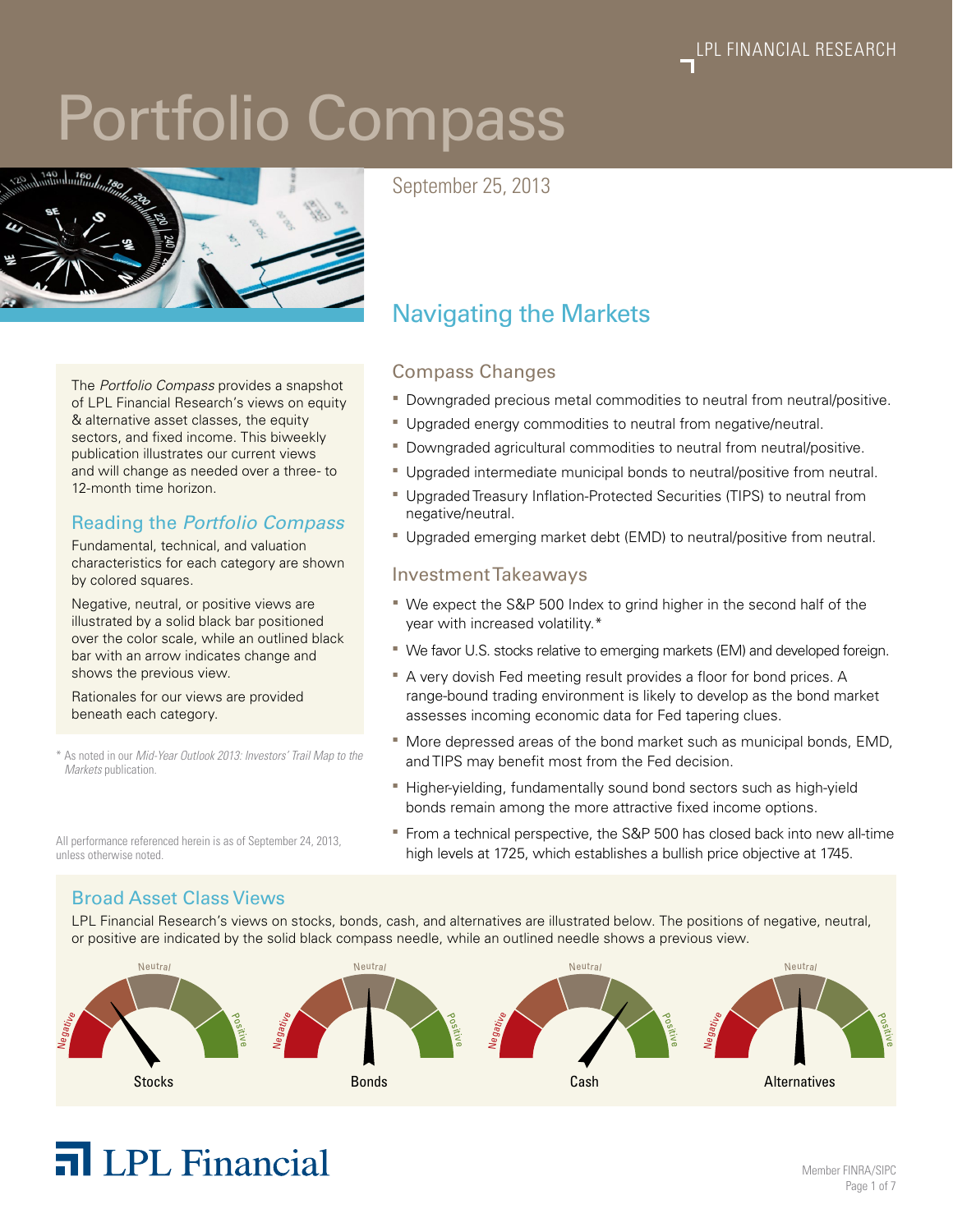## Equity & Alternative Asset Classes

#### Remained Focused on the United States, but Chinese Stabilization Worth Noting

- We expect the S&P 500 to grind higher in the second half of the year with increased volatility, supported by mid-single-digit earnings growth, buybacks, and wide profit margins, as noted in our *Mid-Year Outlook 2013: Investors' Trail Map to the Markets*.
- We favor U.S. stocks relative to EM and developed foreign, as Europe struggles to emerge from recession, and the growth trajectory in several key EM countries has deteriorated. Recent signs of stabilization in China are noteworthy.
- In terms of market cap, large caps offer lower valuations and the potential for higher yields, but small caps could benefit from greater U.S. focus and may provide an attractive buy-the-dip opportunity.
- We maintain a preference for growth over value due to growth's tendency to outperform in slow-growth environments and our positive consumer discretionary view.
- **Tighter inventories and our updated technical** view suggest further downside to crude oil (WTI) may be limited in the near term following the latest pullback.
- **Since stabilizing in July and August,** the gold commodity's technicals have weakened, and the reaction to the Fed's decision not to taper quantitative easing (QE) has been disappointing.
- We have lowered our agricultural commodities view due primarily to technical considerations.

| We expect the S&P 500 to grind higher in<br>the second half of the year with increased<br>volatility, supported by mid-single-digit<br>earnings growth, buybacks, and wide profit<br>margins, as noted in our Mid-Year Outlook                                                                                                                                                                                                                                                                                                                                                                                                                                                                                                                                                                                                                                                                                                                                                                                                                                                                            |                      |                                                                                                                                                                                                                                                                                                                           | Fundamentals | <b>Technicals</b> | Valuations | Negative | Neutral | Positive |  |  |  |  |
|-----------------------------------------------------------------------------------------------------------------------------------------------------------------------------------------------------------------------------------------------------------------------------------------------------------------------------------------------------------------------------------------------------------------------------------------------------------------------------------------------------------------------------------------------------------------------------------------------------------------------------------------------------------------------------------------------------------------------------------------------------------------------------------------------------------------------------------------------------------------------------------------------------------------------------------------------------------------------------------------------------------------------------------------------------------------------------------------------------------|----------------------|---------------------------------------------------------------------------------------------------------------------------------------------------------------------------------------------------------------------------------------------------------------------------------------------------------------------------|--------------|-------------------|------------|----------|---------|----------|--|--|--|--|
| 2013: Investors' Trail Map to the Markets.                                                                                                                                                                                                                                                                                                                                                                                                                                                                                                                                                                                                                                                                                                                                                                                                                                                                                                                                                                                                                                                                |                      | <b>Large Growth</b>                                                                                                                                                                                                                                                                                                       | П            |                   |            |          |         |          |  |  |  |  |
| We favor U.S. stocks relative to EM and                                                                                                                                                                                                                                                                                                                                                                                                                                                                                                                                                                                                                                                                                                                                                                                                                                                                                                                                                                                                                                                                   |                      | Large Value                                                                                                                                                                                                                                                                                                               | П            |                   |            |          |         |          |  |  |  |  |
| developed foreign, as Europe struggles to<br>emerge from recession, and the growth                                                                                                                                                                                                                                                                                                                                                                                                                                                                                                                                                                                                                                                                                                                                                                                                                                                                                                                                                                                                                        |                      | Maintain preference for growth, which tends to perform better in slow-growth environments.<br>Capitalization views fairly balanced currently, though bias is toward a more positive view of small caps.                                                                                                                   |              |                   |            |          |         |          |  |  |  |  |
| trajectory in several key EM countries has<br>deteriorated. Recent signs of stabilization in                                                                                                                                                                                                                                                                                                                                                                                                                                                                                                                                                                                                                                                                                                                                                                                                                                                                                                                                                                                                              |                      | <b>Mid Growth</b>                                                                                                                                                                                                                                                                                                         |              |                   |            |          |         |          |  |  |  |  |
| China are noteworthy.                                                                                                                                                                                                                                                                                                                                                                                                                                                                                                                                                                                                                                                                                                                                                                                                                                                                                                                                                                                                                                                                                     | Style/Capitalization | <b>Mid Value</b>                                                                                                                                                                                                                                                                                                          |              |                   |            |          |         |          |  |  |  |  |
| In terms of market cap, large caps offer<br>lower valuations and the potential for higher                                                                                                                                                                                                                                                                                                                                                                                                                                                                                                                                                                                                                                                                                                                                                                                                                                                                                                                                                                                                                 |                      | Greater U.S. focus, potential for faster earnings growth than large caps, and a likely pickup in acquisition<br>activity help, although above-average valuations and potentially higher stock market volatility are risks.                                                                                                |              |                   |            |          |         |          |  |  |  |  |
| yields, but small caps could benefit from<br>greater U.S. focus and may provide an                                                                                                                                                                                                                                                                                                                                                                                                                                                                                                                                                                                                                                                                                                                                                                                                                                                                                                                                                                                                                        |                      | <b>Small Growth</b>                                                                                                                                                                                                                                                                                                       |              |                   |            |          |         |          |  |  |  |  |
|                                                                                                                                                                                                                                                                                                                                                                                                                                                                                                                                                                                                                                                                                                                                                                                                                                                                                                                                                                                                                                                                                                           |                      | <b>Small Value</b>                                                                                                                                                                                                                                                                                                        | L            |                   |            |          |         |          |  |  |  |  |
| attractive buy-the-dip opportunity.<br>We maintain a preference for growth over                                                                                                                                                                                                                                                                                                                                                                                                                                                                                                                                                                                                                                                                                                                                                                                                                                                                                                                                                                                                                           |                      | Risk of increased stock market volatility remains, and valuations are on the high side, but with their<br>U.S. focus, we believe small caps represent an attractive buy-the-dip opportunity.                                                                                                                              |              |                   |            |          |         |          |  |  |  |  |
| value due to growth's tendency to outperform                                                                                                                                                                                                                                                                                                                                                                                                                                                                                                                                                                                                                                                                                                                                                                                                                                                                                                                                                                                                                                                              |                      | <b>U.S. Stocks</b>                                                                                                                                                                                                                                                                                                        | ш            |                   |            |          |         |          |  |  |  |  |
| in slow-growth environments and our positive<br>consumer discretionary view.<br>Tighter inventories and our updated technical<br>view suggest further downside to crude                                                                                                                                                                                                                                                                                                                                                                                                                                                                                                                                                                                                                                                                                                                                                                                                                                                                                                                                   | Region               | Large Foreign                                                                                                                                                                                                                                                                                                             | ш            |                   |            |          |         |          |  |  |  |  |
|                                                                                                                                                                                                                                                                                                                                                                                                                                                                                                                                                                                                                                                                                                                                                                                                                                                                                                                                                                                                                                                                                                           |                      | <b>Small Foreign</b>                                                                                                                                                                                                                                                                                                      | ш            |                   |            |          |         |          |  |  |  |  |
|                                                                                                                                                                                                                                                                                                                                                                                                                                                                                                                                                                                                                                                                                                                                                                                                                                                                                                                                                                                                                                                                                                           |                      | <b>Emerging Markets</b>                                                                                                                                                                                                                                                                                                   |              |                   |            |          |         |          |  |  |  |  |
| oil (WTI) may be limited in the near term<br>following the latest pullback.                                                                                                                                                                                                                                                                                                                                                                                                                                                                                                                                                                                                                                                                                                                                                                                                                                                                                                                                                                                                                               |                      | We favor the U.S. over large foreign and EM. Europe's growth outlook remains challenged, while<br>growth trajectories in several key EM economies are deteriorating, although recent signs of<br>stabilization in China are worth noting.                                                                                 |              |                   |            |          |         |          |  |  |  |  |
| Since stabilizing in July and August,<br>the gold commodity's technicals have                                                                                                                                                                                                                                                                                                                                                                                                                                                                                                                                                                                                                                                                                                                                                                                                                                                                                                                                                                                                                             |                      | <b>REITs</b>                                                                                                                                                                                                                                                                                                              | ш            |                   |            |          |         |          |  |  |  |  |
| weakened, and the reaction to the Fed's                                                                                                                                                                                                                                                                                                                                                                                                                                                                                                                                                                                                                                                                                                                                                                                                                                                                                                                                                                                                                                                                   | REITS                | Job growth, housing, and yield are offset by interest rate risk; valuations have become more reasonable.                                                                                                                                                                                                                  |              |                   |            |          |         |          |  |  |  |  |
| decision not to taper quantitative easing<br>(QE) has been disappointing.                                                                                                                                                                                                                                                                                                                                                                                                                                                                                                                                                                                                                                                                                                                                                                                                                                                                                                                                                                                                                                 |                      | <b>Industrial Metals</b>                                                                                                                                                                                                                                                                                                  | ш            |                   |            |          |         |          |  |  |  |  |
| We have lowered our agricultural commodities                                                                                                                                                                                                                                                                                                                                                                                                                                                                                                                                                                                                                                                                                                                                                                                                                                                                                                                                                                                                                                                              | ommodities<br>ت      | <b>Precious Metals</b>                                                                                                                                                                                                                                                                                                    | ш            | m.                |            |          |         |          |  |  |  |  |
| view due primarily to technical considerations.                                                                                                                                                                                                                                                                                                                                                                                                                                                                                                                                                                                                                                                                                                                                                                                                                                                                                                                                                                                                                                                           |                      | Energy                                                                                                                                                                                                                                                                                                                    | ш            |                   |            |          |         |          |  |  |  |  |
|                                                                                                                                                                                                                                                                                                                                                                                                                                                                                                                                                                                                                                                                                                                                                                                                                                                                                                                                                                                                                                                                                                           |                      | Agricultural                                                                                                                                                                                                                                                                                                              | ш            |                   |            |          |         |          |  |  |  |  |
|                                                                                                                                                                                                                                                                                                                                                                                                                                                                                                                                                                                                                                                                                                                                                                                                                                                                                                                                                                                                                                                                                                           |                      | Tighter supplies and technicals suggest further downside to crude oil (WTI) may be limited near term<br>following the latest pullback. The gold commodity's technicals have weakened, and Fed reaction has been<br>disappointing. We lowered our agricultural commodities view primarily due to technical considerations. |              |                   |            |          |         |          |  |  |  |  |
|                                                                                                                                                                                                                                                                                                                                                                                                                                                                                                                                                                                                                                                                                                                                                                                                                                                                                                                                                                                                                                                                                                           |                      | <b>Non-Correlated Strategies</b>                                                                                                                                                                                                                                                                                          |              |                   |            |          |         |          |  |  |  |  |
| Global Macro strategies risk include but are not limited to imperfect<br>knowledge of macro events, divergent movement from macro<br>events, loss of principal, and related geopolitical risks.                                                                                                                                                                                                                                                                                                                                                                                                                                                                                                                                                                                                                                                                                                                                                                                                                                                                                                           | Other                | Favor long/short equity vehicles, as the market is rewarding fundamentals. High corporate cash levels<br>and industry shifts create opportunities for shareholder activism. Global macro strategies have been<br>underperforming but may provide diversification benefits in the event of a pullback.                     |              |                   |            |          |         |          |  |  |  |  |
| Real Estate/REITs may result in potential illiquidity and there is no assurance the objectives of the program will be attained. The fast price swings of commodities will result in significant volatility in an<br>investor's holdings. International and emerging markets involve special risks such as currency fluctuation and political instability. The price of small and mid-cap stocks are generally more volatile than large cap<br>stocks. Value investments can perform differently from the market as a whole. They can remain undervalued by the market for long periods of time. Precious metal investing is subject to substantial fluctuation<br>and potential for loss. These securities may not be suitable for all investors. Alternative strategies may not be suitable for all investors and should be considered as an investment for the risk capital portion of<br>the investor's portfolio. The strategies employed in the management of alternative investments may accelerate the velocity of potential losses. Stock investing may involve risk including loss of principal. |                      |                                                                                                                                                                                                                                                                                                                           |              |                   |            |          |         |          |  |  |  |  |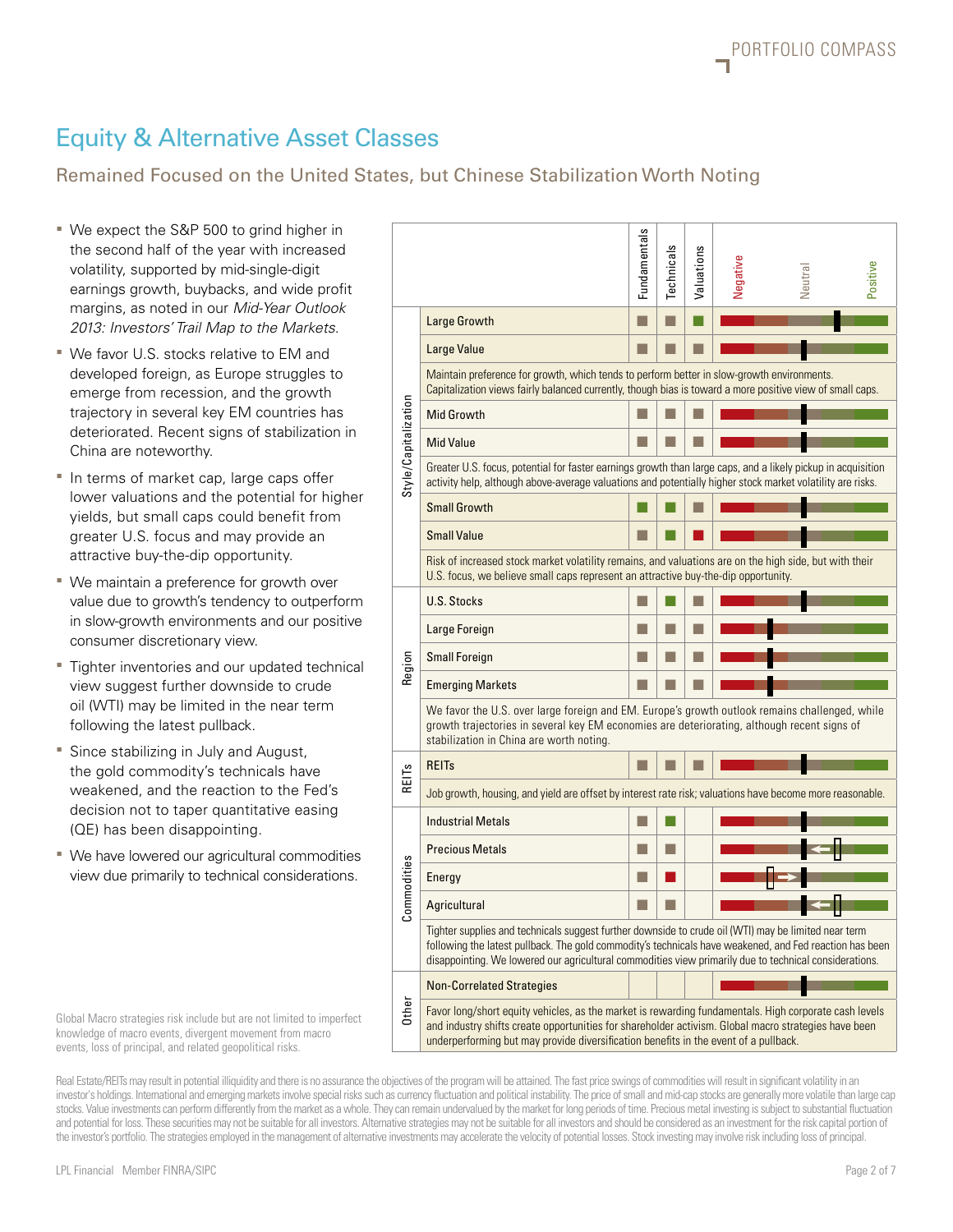## Equity Sectors

### Maintain Preference for U.S. and Consumer-Focused Cyclical Sectors

- We continue to favor the more U.S. focused, consumer-oriented sectors over the global, export-focused sectors.
- **Our consumer discretionary view remains** positive as spending continues to increase, albeit modestly, and the housing recovery continues despite the latest rise in mortgage rates.
- Our financials view is neutral. We see the U.S. focus, earnings gains, and valuations as positives, although increasing interest rate volatility and higher mortgage rates have increased the near-term risk profile some.
- **Our modestly positive health care view** reflects our U.S. focus and robust pace of product innovation.
- The materials sector is on watch for a potential upgrade amid improving technicals and early signs of stabilization in China.
- We expect a potential pickup in business spending to help industrials sector performance, while signs of stabilization in China are encouraging.
- We remain cautious on telecom and utilities due to their interest rate sensitivity, though recent underperformance has brought valuations down to reasonable levels.
- **Our recent downgrade in our consumer** staples view was driven by above-average valuations, still-high oil prices, and weakening technicals.

| " We continue to favor the more U.S.-<br>focused, consumer-oriented sectors over<br>the global, export-focused sectors.<br>Our consumer discretionary view remains<br>positive as spending continues to increase,<br>albeit modestly, and the housing recovery<br>continues despite the latest rise in                                                  |                                                                                           |                                                                                                             |                                                                                            |  | Technicals | Valuations | Negative | Neutral | Positive | S&P 500 Weight (%) |  |
|---------------------------------------------------------------------------------------------------------------------------------------------------------------------------------------------------------------------------------------------------------------------------------------------------------------------------------------------------------|-------------------------------------------------------------------------------------------|-------------------------------------------------------------------------------------------------------------|--------------------------------------------------------------------------------------------|--|------------|------------|----------|---------|----------|--------------------|--|
|                                                                                                                                                                                                                                                                                                                                                         |                                                                                           |                                                                                                             | <b>Materials</b>                                                                           |  |            |            |          |         |          | 3.5                |  |
|                                                                                                                                                                                                                                                                                                                                                         | mortgage rates.                                                                           |                                                                                                             | On watch for potential upgrade amid improving technicals and signs of stability in China.  |  |            |            |          |         |          |                    |  |
| Our financials view is neutral. We see the<br>U.S. focus, earnings gains, and valuations as<br>positives, although increasing interest rate<br>volatility and higher mortgage rates have<br>increased the near-term risk profile some.<br>" Our modestly positive health care view<br>reflects our U.S. focus and robust pace of<br>product innovation. | Cyclical                                                                                  | Energy                                                                                                      |                                                                                            |  |            |            |          |         | 10.5     |                    |  |
|                                                                                                                                                                                                                                                                                                                                                         |                                                                                           | Further downside risk to oil prices may be limited given latest news in Syria and inventories.              |                                                                                            |  |            |            |          |         |          |                    |  |
|                                                                                                                                                                                                                                                                                                                                                         |                                                                                           | <b>Industrials</b>                                                                                          |                                                                                            |  |            |            |          |         | 10.7     |                    |  |
|                                                                                                                                                                                                                                                                                                                                                         |                                                                                           | Housing and U.S. energy renaissance help, but businesses remain cautious.                                   |                                                                                            |  |            |            |          |         |          |                    |  |
|                                                                                                                                                                                                                                                                                                                                                         |                                                                                           | <b>Consumer Discretionary</b>                                                                               |                                                                                            |  |            |            |          |         | 12.3     |                    |  |
|                                                                                                                                                                                                                                                                                                                                                         |                                                                                           | Wealth effect benefit (housing, stocks), improving labor market, and domestic focus offset rich valuations. |                                                                                            |  |            |            |          |         |          |                    |  |
|                                                                                                                                                                                                                                                                                                                                                         | The materials sector is on watch for a                                                    |                                                                                                             | Technology                                                                                 |  |            |            |          |         |          | 17.9               |  |
|                                                                                                                                                                                                                                                                                                                                                         | potential upgrade amid improving technicals<br>and early signs of stabilization in China. |                                                                                                             | Positive bias amid attractive valuations, improving technicals, and favorable seasonality. |  |            |            |          |         |          |                    |  |
| " We expect a potential pickup in business<br>spending to help industrials sector<br>performance, while signs of stabilization in<br>China are encouraging.                                                                                                                                                                                             |                                                                                           | <b>Financials</b>                                                                                           |                                                                                            |  |            |            |          |         | 16.3     |                    |  |
|                                                                                                                                                                                                                                                                                                                                                         |                                                                                           | U.S. focus, earnings gains, and valuations offset regulatory risk, slow loan growth, and rate volatility.   |                                                                                            |  |            |            |          |         |          |                    |  |
|                                                                                                                                                                                                                                                                                                                                                         |                                                                                           | <b>Utilities</b>                                                                                            |                                                                                            |  |            |            |          |         | 3.2      |                    |  |
| We remain cautious on telecom and utilities<br>due to their interest rate sensitivity, though<br>recent underperformance has brought<br>valuations down to reasonable levels.                                                                                                                                                                           | Defensive                                                                                 | Interest rate risk and weak technicals are concerns, but valuations have fallen to reasonable levels.       |                                                                                            |  |            |            |          |         |          |                    |  |
|                                                                                                                                                                                                                                                                                                                                                         |                                                                                           | <b>Health Care</b>                                                                                          |                                                                                            |  |            |            |          |         | 13.0     |                    |  |
|                                                                                                                                                                                                                                                                                                                                                         |                                                                                           | U.S. focus and innovation are supportive.                                                                   |                                                                                            |  |            |            |          |         |          |                    |  |
| Our recent downgrade in our consumer<br>staples view was driven by above-average<br>valuations, still-high oil prices, and<br>weakening technicals.                                                                                                                                                                                                     |                                                                                           | <b>Consumer Staples</b>                                                                                     |                                                                                            |  |            |            |          |         | 10.2     |                    |  |
|                                                                                                                                                                                                                                                                                                                                                         |                                                                                           | Recent downgrade due to valuations, high oil prices, and weakening technicals.                              |                                                                                            |  |            |            |          |         |          |                    |  |
|                                                                                                                                                                                                                                                                                                                                                         |                                                                                           | <b>Telecommunications</b>                                                                                   |                                                                                            |  |            |            |          |         | 2.4      |                    |  |
|                                                                                                                                                                                                                                                                                                                                                         |                                                                                           | Valuations now fair, but interest rate sensitivity, competition, and mature wireless market are concerns.   |                                                                                            |  |            |            |          |         |          |                    |  |
|                                                                                                                                                                                                                                                                                                                                                         |                                                                                           |                                                                                                             |                                                                                            |  |            |            |          |         |          |                    |  |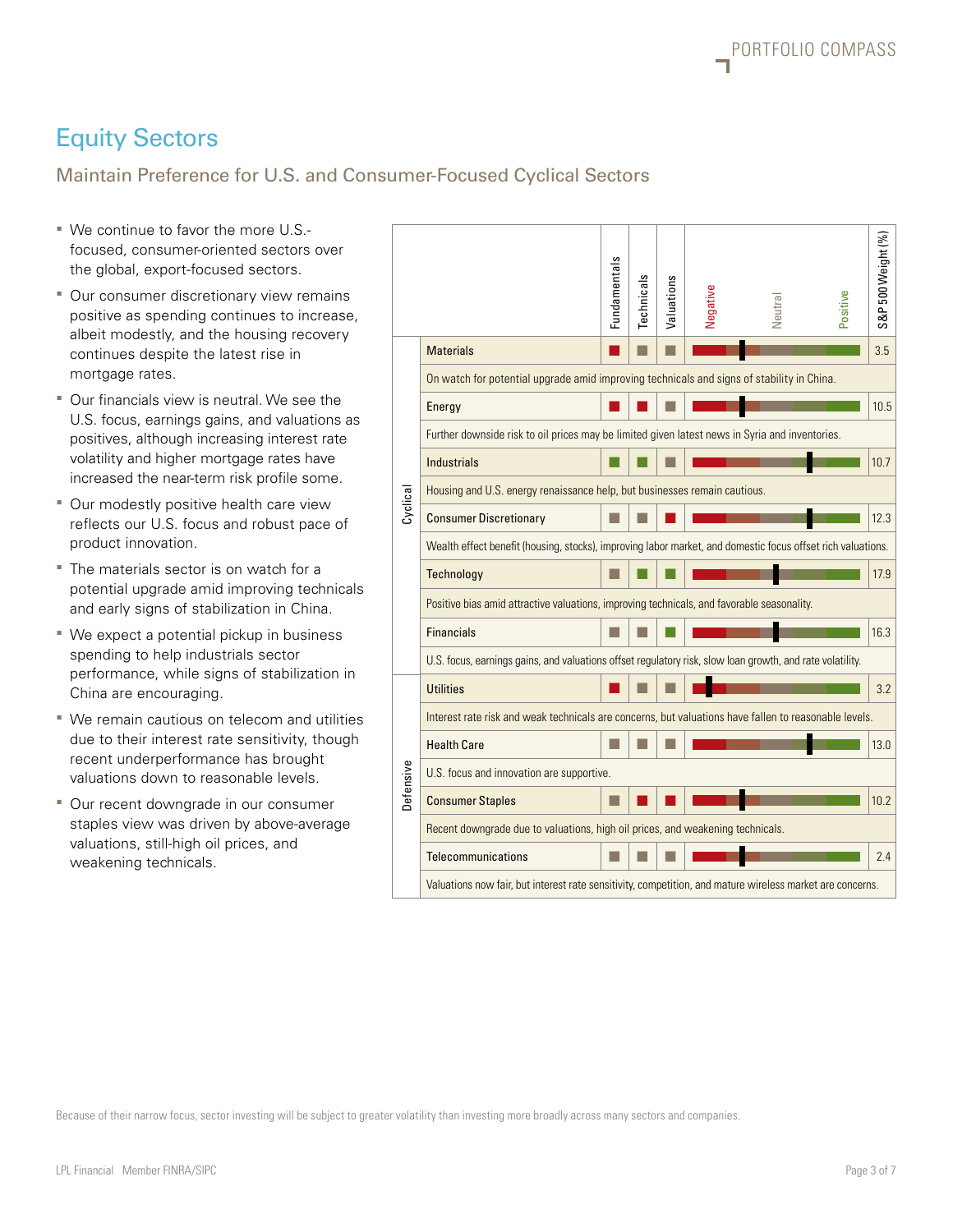## Fixed Income

A New Yield Range

- A very dovish Fed meeting result provides a floor for bond prices and suggests the bond sell-off is likely over. A range-bound trading environment is likely to develop as the bond market assesses incoming economic data for clues as to the start of Fed tapering.
- We believe intermediate-maturity bonds provide a better risk/return trade-off compared to short-term bonds.
- We find high-yield municipal bonds attractive, but high-quality municipal bonds possess more attractive valuations and compelling taxable-equivalent yields.





continued on next page

For the purposes of this publication, intermediate-term bonds have maturities between three and 10 years, and short-term bonds are those with maturities of less than three years.

All bonds are subject to market and interest rate risk if sold prior to maturity. Bond values will decline as interest rates rise and are subject to availably and change in price. High-yield/junk bonds are not investment-grade securities, involve substantial risks, and generally should be part of the diversified portfolio of sophisticated investors. Municipal interest income may be subject to the alternative minimum tax. Federally tax-free but other state and local taxes may apply. Corporate bonds are considered higher risk than government bonds but normally offer a higher yield and are subject to market, interest rate and credit risk as well as additional risks based on the quality of issuer coupon rate, price, yield, maturity, and redemption features.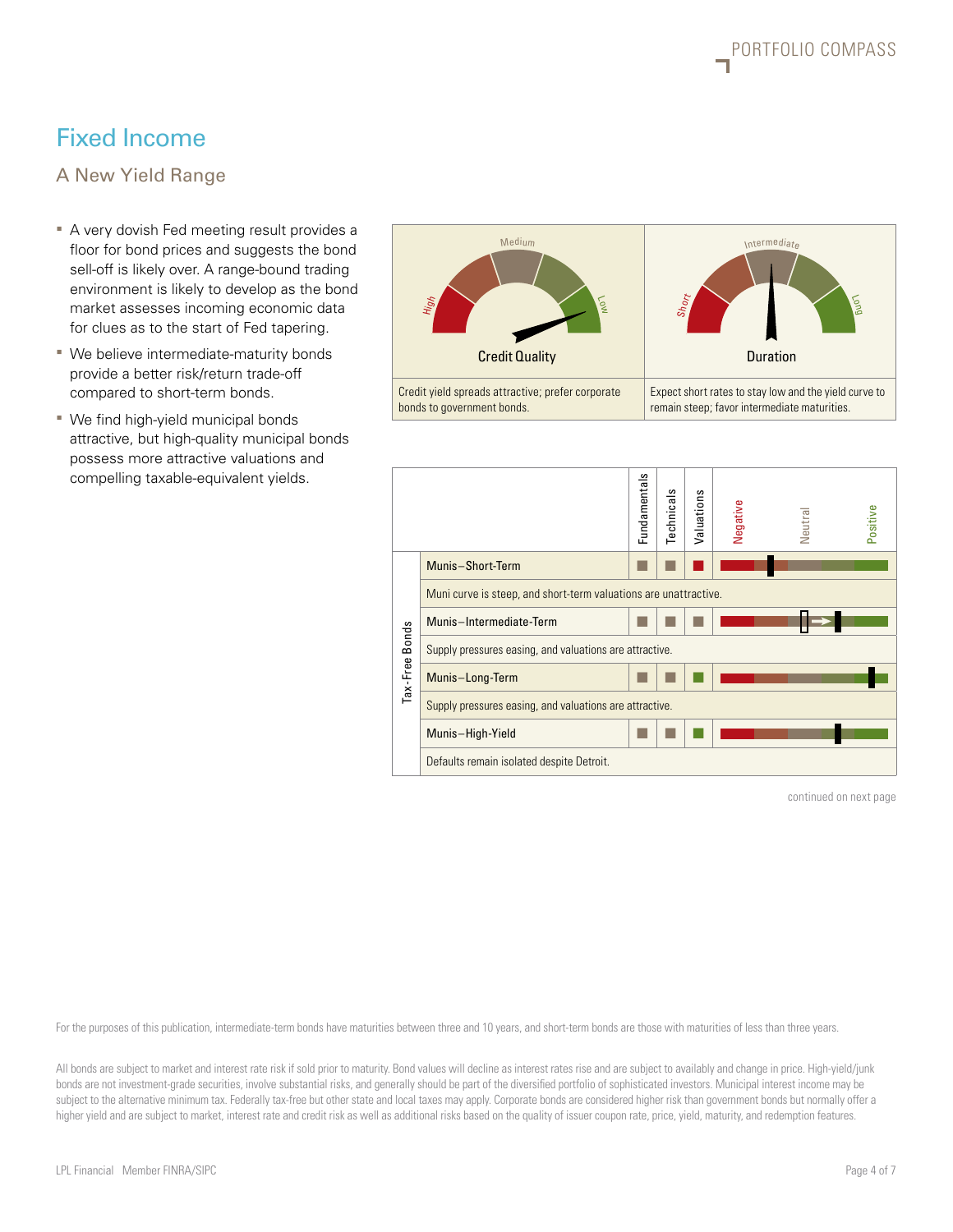## Fixed Income (CONT.)

A New Yield Range

- More depressed areas of the bond market such as municipal bonds, EMD, and TIPS may benefit most from the Fed's decision to wait.
- **Higher-yielding, fundamentally sound** segments of the bond market such as high-yield bonds, bank loans, and preferred securities remain among the more attractive fixed income options.
- **Among high-quality bonds, we favor** investment-grade corporate bonds due to the combination of higher yields and good fundamentals.
- Taxable bond market stability opens the door to further improvement among municipal bonds, which possess attractive valuations and are one of the key beneficiaries of the recent Fed meeting. We upgraded intermediate municipal bonds in response.

|                       |                                                                                                   | Fundamentals | Technicals | Valuations | Negative | Neutral | Positive |  |  |  |  |
|-----------------------|---------------------------------------------------------------------------------------------------|--------------|------------|------------|----------|---------|----------|--|--|--|--|
| Taxable Bonds-U.S.    | <b>Treasuries</b>                                                                                 |              |            |            |          |         |          |  |  |  |  |
|                       | Valuations are fair, and several Fed rate hikes are priced in.                                    |              |            |            |          |         |          |  |  |  |  |
|                       | <b>TIPS</b>                                                                                       |              |            |            |          |         |          |  |  |  |  |
|                       | More sensitive to bond purchases and beneficiary of the recent Fed decision to not taper.         |              |            |            |          |         |          |  |  |  |  |
|                       | <b>Mortgage-Backed Securities</b>                                                                 |              |            |            |          |         |          |  |  |  |  |
|                       | Valuations are fair. Shorter duration is a positive.                                              |              |            |            |          |         |          |  |  |  |  |
|                       | <b>Investment-Grade Corporates</b>                                                                |              |            |            |          |         |          |  |  |  |  |
|                       | Yield spreads are fair. Credit quality is stable.                                                 |              |            |            |          |         |          |  |  |  |  |
|                       | <b>Preferred Securities</b>                                                                       |              |            |            |          |         |          |  |  |  |  |
|                       | Good income generator. Bank credit quality improving.                                             |              |            |            |          |         |          |  |  |  |  |
|                       | <b>High-Yield Corporates</b>                                                                      |              |            |            |          |         |          |  |  |  |  |
|                       | Credit quality metrics are good, valuations are fair, and defaults are on pace to be low in 2013. |              |            |            |          |         |          |  |  |  |  |
|                       | <b>Bank Loans</b>                                                                                 |              |            |            |          |         |          |  |  |  |  |
|                       | Attractive due to short-term nature and attractive yield.                                         |              |            |            |          |         |          |  |  |  |  |
| Taxable Bonds-Foreign | Foreign Bonds-Hedged                                                                              |              |            |            |          |         |          |  |  |  |  |
|                       | Yields are low compared to domestic bonds.                                                        |              |            |            |          |         |          |  |  |  |  |
|                       | Foreign Bonds-Unhedged                                                                            |              |            |            |          |         |          |  |  |  |  |
|                       | Still-low yields and euro currency risk are concerns.                                             |              |            |            |          |         |          |  |  |  |  |
|                       | <b>Emerging Market Debt</b>                                                                       |              |            |            |          |         |          |  |  |  |  |
|                       | Improving economic data, attractive valuations, and Fed inaction are positives.                   |              |            |            |          |         |          |  |  |  |  |

All bonds are subject to market and interest rate risk if sold prior to maturity. Bond values will decline as interest rates rise and are subject to availably and change in price. High-yield/ junk bonds are not investment-grade securities, involve substantial risks, and generally should be part of the diversified portfolio of sophisticated investors. Mortgage-backed securities are subject to credit, default risk, prepayment risk that acts much like call risk when you get your principal back sooner than the stated maturity, extension risk, the opposite of prepayment risk, and interest rate risk. International and emerging market investing involves risks such as currency fluctuation and political instability and may not be suitable for all investors. Bank loans are loans issued by below investment-grade companies for short term funding purposes with higher yield than short-term debt and involve risk. Treasury inflation-protected securities (TIPS) help eliminate inflation risk to your portfolio as the principal is adjusted semiannually for inflation based on the Consumer Price Index - while providing a real rate of return guaranteed by the U.S. government. Corporate bonds are considered higher risk than government bonds but normally offer a higher yield and are subject to market, interest rate and credit risk as well as additional risks based on the quality of issuer coupon rate, price, yield, maturity and redemption features. Foreign Bonds – Hedged: Non-U.S. fixed income securities generally from investment-grade issuers in developed countries, with hedged currency exposure. Foreign Bonds – Unhedged: Non-U.S. fixed income securities normally denominated in major foreign currencies.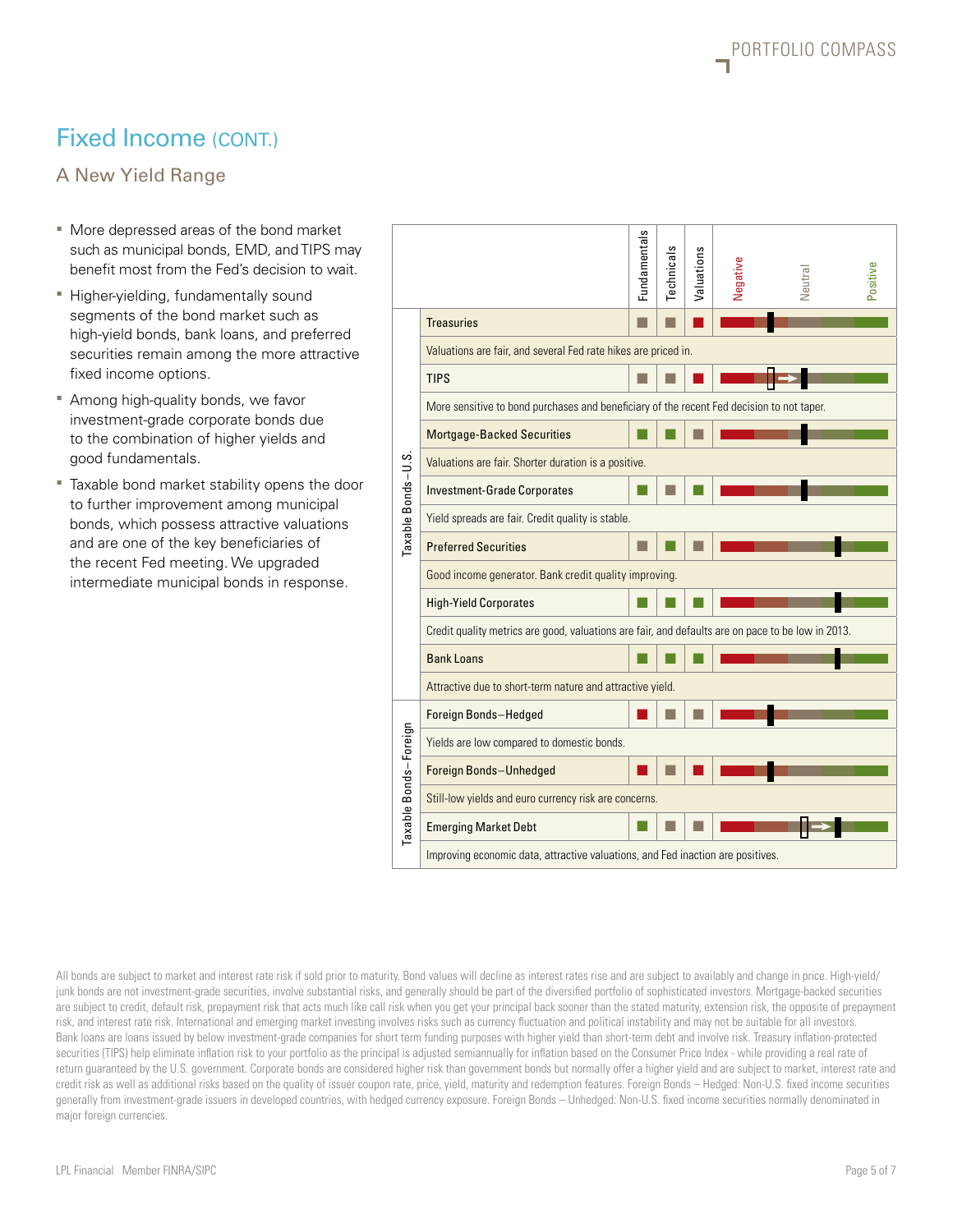#### DEFINITIONS:

#### EQUITY AND ALTERNATIVES ASSET CLASSES

Large Growth: Stocks in the top 70% of the capitalization of the U.S. equity market are defined as Large Cap. Growth is defined based on fast growth (high growth rates for earnings, sales, book value, and cash flow) and high valuations (high price ratios and low dividend yields).

Large Value: Stocks in the top 70% of the capitalization of the U.S. equity market are defined as Large Cap. Value is defined based on low valuations (low price ratios and high dividend yields) and slow growth (low growth rates for earnings, sales, book value, and cash flow).

Mid Growth: The U.S. mid-cap range for market capitalization typically falls between \$1 billion and \$8 billion and represents 20% of the total capitalization of the U.S. equity market. Growth is defined based on fast growth (high growth rates for earnings, sales, book value, and cash flow) and high valuations (high price ratios and low dividend yields).

Mid Value: The U.S. Mid Cap range for market capitalization typically falls between \$1 billion and \$8 billion and represents 20% of the total capitalization of the U.S. equity market. Value is defined based on low valuations (low price ratios and high dividend yields) and slow growth (low growth rates for earnings, sales, book value, and cash flow).

Small Growth: Stocks in the bottom 10% of the capitalization of the U.S. equity market are defined as Small Cap. Growth is defined based on fast growth (high growth rates for earnings, sales, book value, and cash flow) and high valuations (high price ratios and low dividend yields).

Small Value: Stocks in the bottom 10% of the capitalization of the U.S. equity market are defined as Small Cap. Value is defined based on low valuations (low price ratios and high dividend yields) and slow growth (low growth rates for earnings, sales, book value, and cash flow).

U.S. Stocks: Stock of companies domiciled in the U.S.

Large Foreign: Large-cap foreign stocks have market capitalizations greater than \$5 billion. The majority of the holdings in the large foreign category are in the MSCI EAFE Index.

Small Foreign: Small-cap foreign stocks typically have market capitalizations of \$250M to \$1B. The majority of the holdings in the small foreign category are in the MSCI Small Cap EAFE Index.

Emerging Markets: Stocks of a single developing country or a grouping of developing countries. For the most part, these countries are in Eastern Europe, Africa, the Middle East, Latin America, the Far East and Asia.

REITs: REITs are companies that develop and manage real-estate properties. There are several different types of REITs, including apartment, factory-outlet, health-care, hotel, industrial, mortgage, office, and shopping center REITs. This would also include real-estate operating companies.

Commodities – Industrial Metals: Stocks in companies that mine base metals such as copper, aluminum and iron ore. Also included are the actual metals themselves. Industrial metals companies are typically based in North America, Australia, or South Africa.

Commodities – Precious Metals: Stocks of companies that do gold- silver-, platinum-, and base-metal-mining. Precious-metals companies are typically based in North America, Australia, or South Africa.

Commodities – Energy: Stocks of companies that focus on integrated energy, oil & gas services, oil & gas exploration and equipment. Public energy companies are typically based in North America, Europe, the UK, and Latin America.

Merger Arbitrage is a hedge fund strategy in which the stocks of two merging companies are simultaneously bought and sold to create a riskless profit. A merger arbitrageur looks at the risk that the merger deal will not close on time, or at all. Because of this slight uncertainty, the target company's stock will typically sell at a discount to the price that the combined company will have when the merger is closed. This discrepancy is the arbitrageur's profit.

Long/Short is an investment strategy generally associated with hedge funds. It involves buying long equities that are expected to increase in value and selling short equities that are expected to decrease in value.

#### EQUITY SECTORS

Materials: Companies that engage in a wide range of commodity-related manufacturing. Included in this sector are companies that manufacture chemicals, construction materials, glass, paper, forest products and related packaging products, metals, minerals and mining companies, including producers of steel.

Energy: Companies whose businesses are dominated by either of the following activities: The construction or provision of oil rigs, drilling equipment and other energy-related service and equipment, including seismic data collection or the exploration, production, marketing, refining and/or transportation of oil and gas products, coal and consumable fuels.

Industrials: Companies whose businesses: Manufacture and distribute capital goods, including aerospace and defense, construction, engineering and building products, electrical equipment and industrial machinery; provide commercial services and supplies, including printing, employment, environmental and office services; provide transportation services, including airlines, couriers, marine, road and rail, and transportation infrastructure.

Consumer Discretionary: Companies that tend to be the most sensitive to economic cycles. Its manufacturing segment includes automotive, household durable goods, textiles and apparel, and leisure equipment. The service segment includes hotels, restaurants and other leisure facilities, media production and services, consumer retailing and services and education services.

Technology: Companies that primarily develop software in various fields such as the Internet, applications, systems and/or database management and companies that provide information technology consulting and services. Technology hardware & equipment include manufacturers and distributors of communications equipment, computers and peripherals, electronic equipment and related instruments, and semiconductor equipment and products.

Financials: Companies involved in activities such as banking, consumer finance, investment banking and brokerage, asset management, insurance and investment, and real estate, including REITs.

Utilities: Companies considered electric, gas or water utilities, or companies that operate as independent producers and/or distributors of power.

Health Care: Companies in two main industry groups: Healthcare equipment and supplies or companies that provide healthcare-related services, including distributors of healthcare products, providers of basic healthcare services, and owners and operators of healthcare facilities and organizations or companies primarily involved in the research, development, production and marketing of pharmaceuticals and biotechnology products.

Consumer Staples: Companies whose businesses are less sensitive to economic cycles. It includes manufacturers and distributors of food, beverages and tobacco, and producers of nondurable household goods and personal products. It also includes food and drug retailing companies.

Telecommunications: Companies that provide communications services primarily through a fixed line, cellular, wireless, high bandwidth and/or fiber-optic cable network.